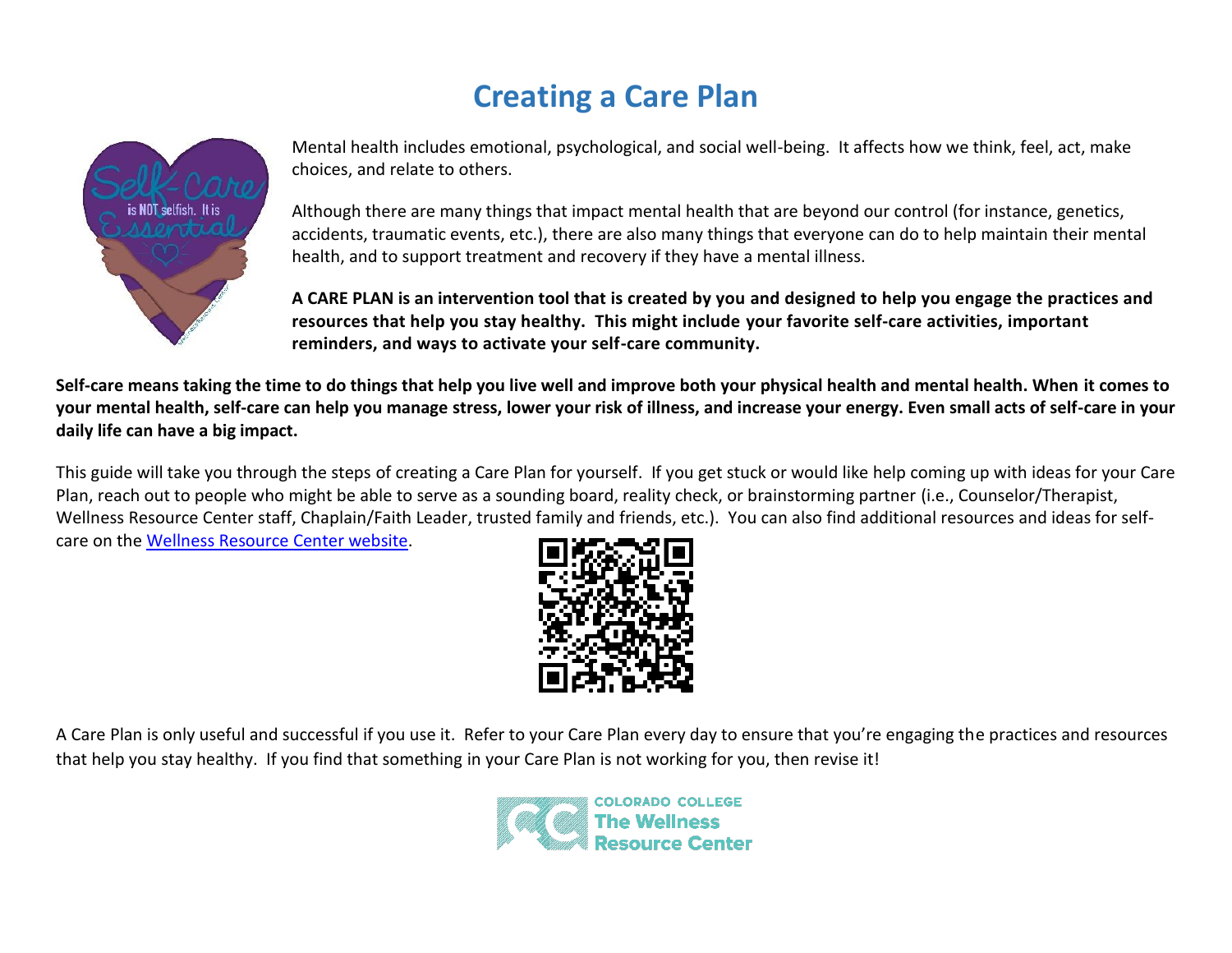#### **Reflect**

#### **Taking time to reflect on your own habits and coping skills is an important first step in developing a Self-Care Plan.**

Coping strategies are things that we do to deal with stress, uncomfortable emotions, or life problems. Unhealthy coping strategies tend to feel good in the moment, but have long-term negative consequences. Healthy coping strategies lead to long-lasting positive outcomes, even if they might not provide instant relief or gratification. Here are a few examples of Healthy and Unhealthy coping strategies.

| <b>Healthy Coping Strategies</b> |                                                              | <b>Unhealthy Coping Strategies</b>                                      |  |  |
|----------------------------------|--------------------------------------------------------------|-------------------------------------------------------------------------|--|--|
|                                  | Be physically active                                         | Yelling<br>□                                                            |  |  |
| □                                | Eat regular (e.g., breakfast, lunch, and dinner) healthy     | Overeating<br>ப                                                         |  |  |
|                                  | meals                                                        | Drinking excessive amounts of alcohol<br>ப                              |  |  |
| ப                                | Deep breathing                                               | Smoking<br>ப                                                            |  |  |
|                                  | Meditation                                                   | Taking drugs<br>ப                                                       |  |  |
|                                  | Spend time with others whose company you enjoy               | <b>Biting fingernails</b><br>ப                                          |  |  |
|                                  | Spend time with nature                                       | Skipping meals<br>$\Box$                                                |  |  |
|                                  | Say "no" to extra responsibilities                           | Isolate/withdraw from supportive or enjoyable social relationships<br>ப |  |  |
| $\Box$                           | Follow/practice spiritual beliefs                            | Live a sedentary lifestyle<br>ப                                         |  |  |
|                                  | Engage in creatively (i.e., draw, paint, sing, write a song, | Focus on everything that is not going well<br>ப                         |  |  |
|                                  | cook a new meal)                                             | Try to "do it all"                                                      |  |  |

Positive healthy coping skills are an important part of your self-care toolkit. If you find yourself using unhealthy strategies, work on reducing and then eliminating those strategies. Begin by choosing one action/strategy that you feel is most harmful and identify a healthy strategy to replace it. If you need help identifying alternatives, there are some ideas on the next page.

| Unneariny Strategies Filmd myself using: | Alternative Strategies that I will try to use instead: |  |  |
|------------------------------------------|--------------------------------------------------------|--|--|
|                                          |                                                        |  |  |
|                                          |                                                        |  |  |
|                                          |                                                        |  |  |
|                                          |                                                        |  |  |
|                                          |                                                        |  |  |

Unhealthy Strategies I find myself using: **Alternative Strategies that I will try to use instead:**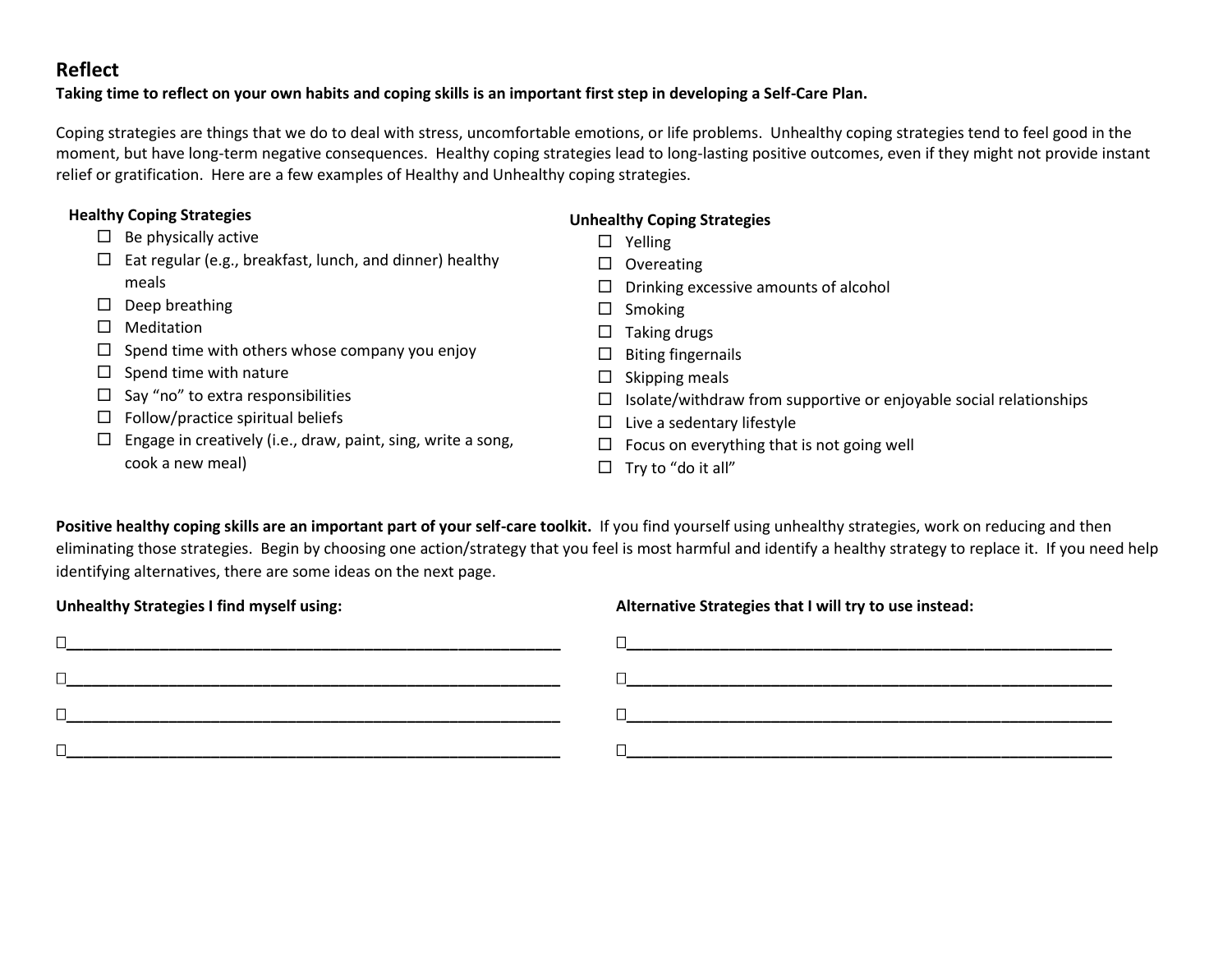#### **Develop a Daily Self-Care Plan**

Engaging in regular self-care is essential for establishing and maintaining wellbeing. Take some time to consider what daily practices support your over-all wellbeing (as opposed to the kinds of self-care you might need in the event of a crisis). Keep in mind that just as you are a multi-dimensional whole person, selfcare includes all of you—Physical, Emotional, Spiritual, Socio-Cultural, Environmental, Intellectual, and Career/Financial.

| Use the table below (and on the next page) to identify the daily self-care practices and strategies that can support your wellbeing. |  |  |  |
|--------------------------------------------------------------------------------------------------------------------------------------|--|--|--|
|                                                                                                                                      |  |  |  |

| <b>Area of Self-Care</b>           | <b>Current Practices</b><br>List the self-care habits you are<br>using now to manage stress and | <b>Practices to Try</b><br>List the self-care habits you would<br>like to use, but are not currently | <b>Obstacles to practicing self-</b><br>care                        | <b>Potential solutions to</b><br>obstacles                              |
|------------------------------------|-------------------------------------------------------------------------------------------------|------------------------------------------------------------------------------------------------------|---------------------------------------------------------------------|-------------------------------------------------------------------------|
|                                    | stay healthy.                                                                                   | practicing.                                                                                          | Identify the obstacles keeping you<br>from practicing these habits. | What solutions can you identify to<br>address the obstacles you listed? |
| <b>Physical</b>                    |                                                                                                 |                                                                                                      |                                                                     |                                                                         |
| (i.e., get enough sleep; exercise; |                                                                                                 |                                                                                                      |                                                                     |                                                                         |
| eat healthy; take a walk; dance;   |                                                                                                 |                                                                                                      |                                                                     |                                                                         |
| turn off your cell phone and pay   |                                                                                                 |                                                                                                      |                                                                     |                                                                         |
| attention to the physical          |                                                                                                 |                                                                                                      |                                                                     |                                                                         |
| sensations you experience;         |                                                                                                 |                                                                                                      |                                                                     |                                                                         |
| enjoy a cup of tea; listen to      |                                                                                                 |                                                                                                      |                                                                     |                                                                         |
| music)                             |                                                                                                 |                                                                                                      |                                                                     |                                                                         |
| <b>Emotional/Psychological</b>     |                                                                                                 |                                                                                                      |                                                                     |                                                                         |
| (i.e., engage in positive          |                                                                                                 |                                                                                                      |                                                                     |                                                                         |
| activities, express how you feel;  |                                                                                                 |                                                                                                      |                                                                     |                                                                         |
| laugh; play; practice self-        |                                                                                                 |                                                                                                      |                                                                     |                                                                         |
| compassion; journal; engage in a   |                                                                                                 |                                                                                                      |                                                                     |                                                                         |
| daily gratitude practice;          |                                                                                                 |                                                                                                      |                                                                     |                                                                         |
| affirmations; take time to reflect |                                                                                                 |                                                                                                      |                                                                     |                                                                         |
| and notice how you're feeling)     |                                                                                                 |                                                                                                      |                                                                     |                                                                         |
| Spiritual                          |                                                                                                 |                                                                                                      |                                                                     |                                                                         |
| (i.e., take time for self-         |                                                                                                 |                                                                                                      |                                                                     |                                                                         |
| reflection; spend time in nature;  |                                                                                                 |                                                                                                      |                                                                     |                                                                         |
| find spiritual community;          |                                                                                                 |                                                                                                      |                                                                     |                                                                         |
| meditate; dance; pray; take        |                                                                                                 |                                                                                                      |                                                                     |                                                                         |
| yoga; volunteer to help others;    |                                                                                                 |                                                                                                      |                                                                     |                                                                         |
| foster self-forgiveness)           |                                                                                                 |                                                                                                      |                                                                     |                                                                         |
|                                    |                                                                                                 |                                                                                                      |                                                                     |                                                                         |
| Socio-Cultural                     |                                                                                                 |                                                                                                      |                                                                     |                                                                         |
| (i.e., learn to say no; spend time |                                                                                                 |                                                                                                      |                                                                     |                                                                         |
| with people who make you feel      |                                                                                                 |                                                                                                      |                                                                     |                                                                         |
| good; model healthy, respectful    |                                                                                                 |                                                                                                      |                                                                     |                                                                         |
| interpersonal relationships;       |                                                                                                 |                                                                                                      |                                                                     |                                                                         |
| stand up for yourself and for      |                                                                                                 |                                                                                                      |                                                                     |                                                                         |
| others around you; volunteer       |                                                                                                 |                                                                                                      |                                                                     |                                                                         |
| for a social justice cause)        |                                                                                                 |                                                                                                      |                                                                     |                                                                         |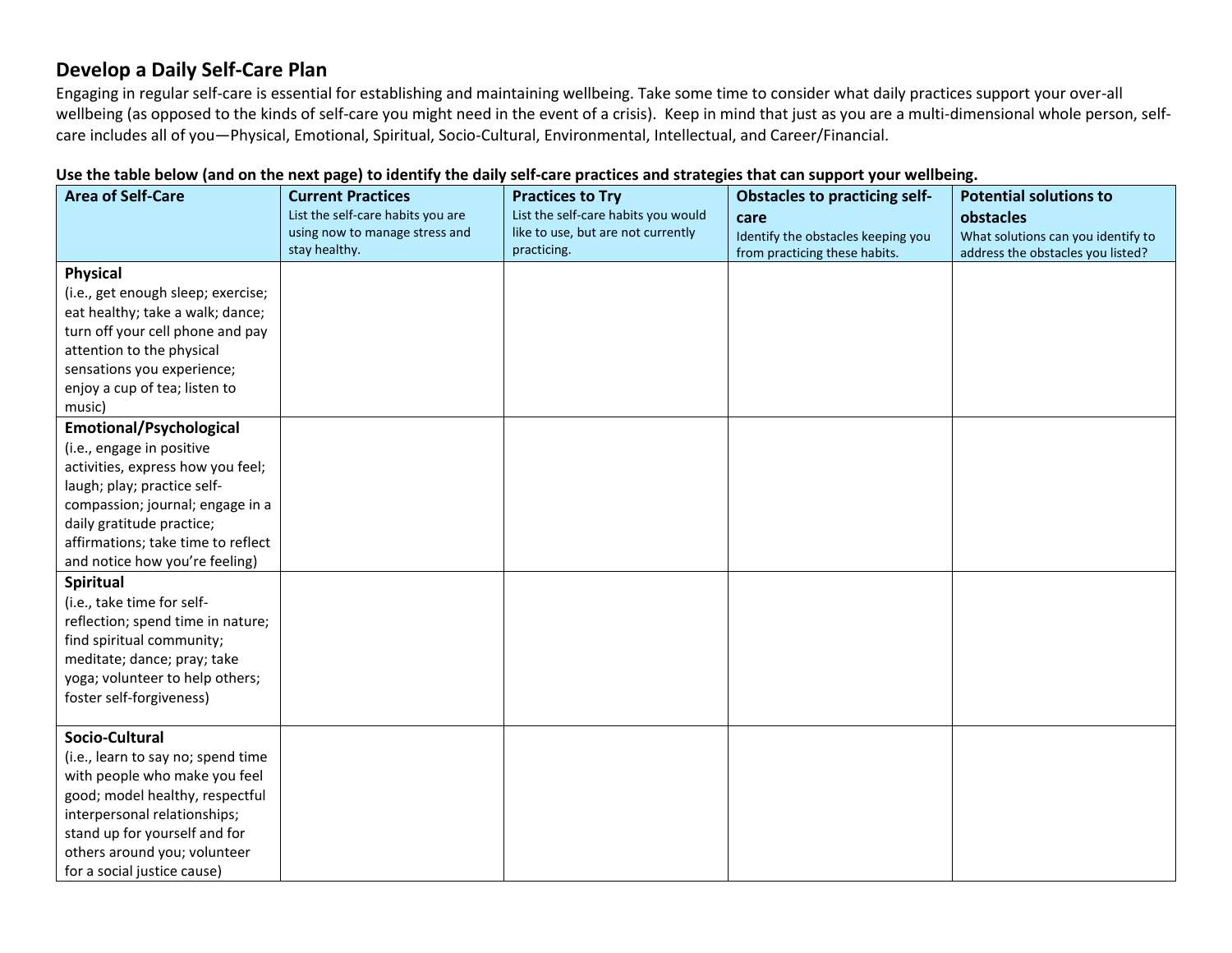#### **Daily Self-Care Plan (continued)**

| <b>Area of Self-Care</b>                                                                                                                                                                                  | <b>Current Practices</b><br>List the self-care habits you are<br>using now to manage stress and<br>stay healthy. | <b>Practices to Try</b><br>List the self-care habits you would<br>like to use, but are not currently<br>practicing. | <b>Obstacles to practicing self-</b><br>care<br>Identify the obstacles keeping you<br>from practicing these habits. | <b>Potential solutions to</b><br>obstacles<br>What solutions can you identify to<br>address the obstacles you listed? |
|-----------------------------------------------------------------------------------------------------------------------------------------------------------------------------------------------------------|------------------------------------------------------------------------------------------------------------------|---------------------------------------------------------------------------------------------------------------------|---------------------------------------------------------------------------------------------------------------------|-----------------------------------------------------------------------------------------------------------------------|
| Environmental<br>(i.e., go into nature; feel your<br>feet on the grass; watch the<br>sunset)                                                                                                              |                                                                                                                  |                                                                                                                     |                                                                                                                     |                                                                                                                       |
| <b>Intellectual</b><br>(i.e., read a book; try something<br>new; teach someone how to do<br>something you enjoy; engage in<br>a spirited debate)                                                          |                                                                                                                  |                                                                                                                     |                                                                                                                     |                                                                                                                       |
| Career/Financial<br>(i.e., save money for the future;<br>practice a skill that might help<br>you in your chosen career;<br>reflect on what activities give<br>you a sense of purpose and then<br>do that) |                                                                                                                  |                                                                                                                     |                                                                                                                     |                                                                                                                       |

**Select one of the self-care practices that you would like to begin practicing and complete the sentences below:**

Today I commit to . . .

I want to do this because . . .

I will accomplish this by . . .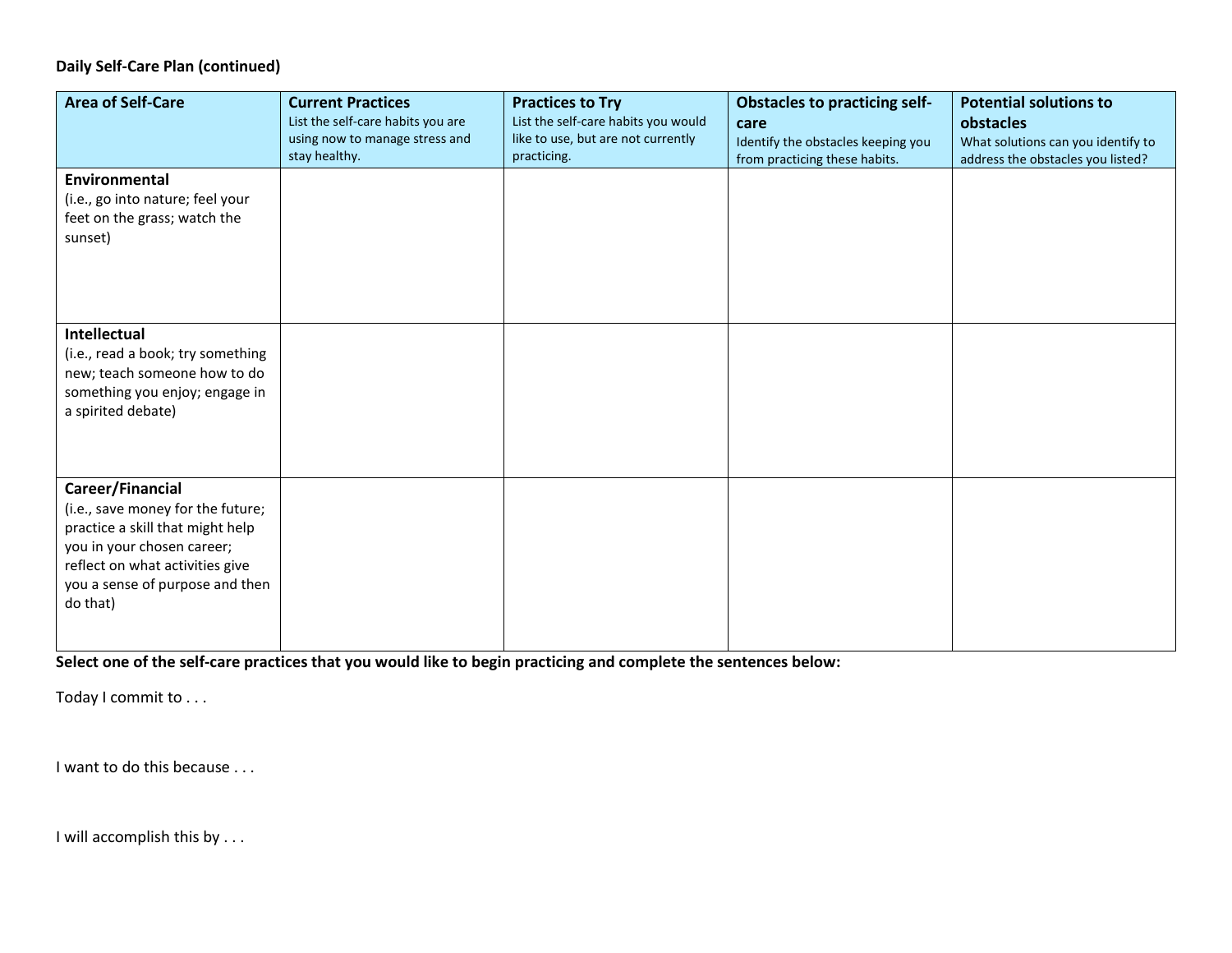## **Develop an Emergency Self-Care Plan**

Take time to develop a plan in advance so that you don't have to scramble to come up with useful coping strategies when you're facing a crisis.

| <b>Emergency Self-Care Tools</b>                                                                                                                                                                                                                                                                            | <b>Helpful Self-Care and Coping Strategies</b> | <b>Harmful/Unhealthy Coping Strategies</b> |
|-------------------------------------------------------------------------------------------------------------------------------------------------------------------------------------------------------------------------------------------------------------------------------------------------------------|------------------------------------------------|--------------------------------------------|
| Self-Soothing/Relaxation/Staying Calm<br>What activities do you find soothing or relaxing?<br>(i.e., deep breathing, taking a walk, taking a<br>shower, self-massage, feeling the sun on your face)<br>What activities make you feel more agitated or<br>frustrated? (i.e., yelling, drinking)<br>Self-Talk | (What To Do)                                   | (What To Avoid)                            |
| Helpful self-talk might include "I am safe." "I can<br>handle this."<br>Harmful self-talk might include unhelpful patterns<br>of thinking (i.e., catastrophizing, overgeneralizing,<br>polarized thinking, etc.), and might sound like "I<br>can't handle this." "I deserve this."<br><b>Social Support</b> |                                                |                                            |
| Reflect on who you find helpful in times of crisis<br>and who leaves you feeling exhausted. Which<br>family and friends can you reach out to for<br>support? Which people should you avoid?                                                                                                                 |                                                |                                            |
| Mood<br>What activities help you shift your mood from<br>negative to positive? (i.e., listing to uplifting music,<br>enjoying time outside)                                                                                                                                                                 |                                                |                                            |
| <b>Resilience</b><br>What or who has helped you get through difficult<br>times?<br>What or who tends to amplify negativity for you?                                                                                                                                                                         |                                                |                                            |